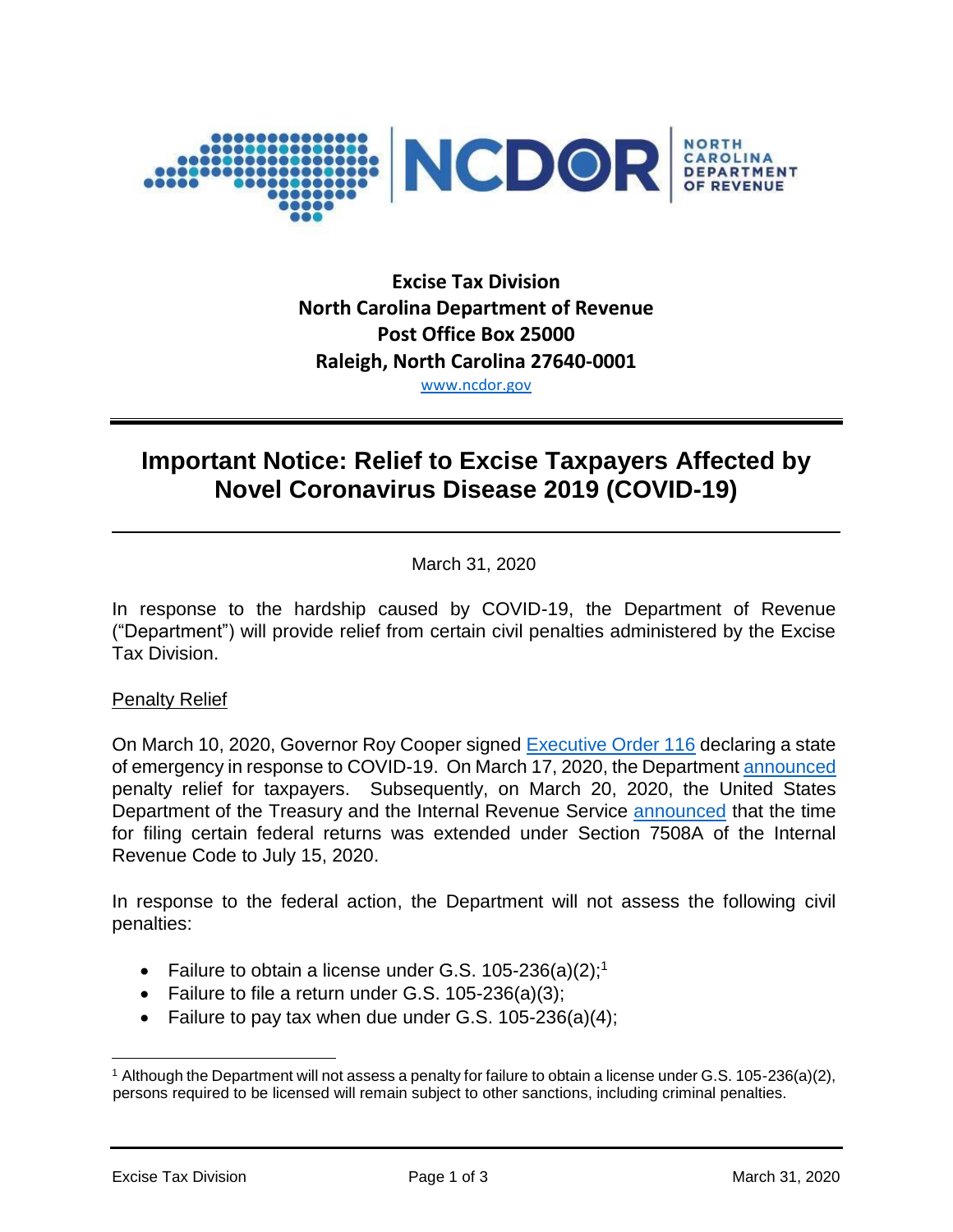- The penalties regarding informational returns under G.S. 105-236(a)(10); and
- Failure to file a return under G.S. 105-449.45(d).

(collectively, "Late Action Penalties"). The Department will not asses penalties for failure to obtain a license, failure to file a return, or failure to pay a tax that is due on March 15, 2020 through July 15, 2020, if the corresponding license is obtained, return is filed, or tax is paid on or before July 15, 2020.

The relief from Late Action Penalties applies to the following taxes administered by the Excise Tax Division:

- Privilege Tax (Chapter 105, Article 2);
- Installment Paper Dealers (Chapter 105, Article 2);
- Tobacco Products (Chapter 105, Article 2A);
- Alcohol (Chapter 105, Article 2C);
- Motor Carrier (Chapter 105, Article 36B);
- Motor Fuel (Chapter 105, Article 36C);
- Alternative Fuel (Chapter 105, Article 36D); and
- Inspection Tax (Chapter 119, Article 3).

Taxpayers do not need to request a penalty waiver to qualify for this relief. However, if a taxpayer receives a proposed assessment of a penalty covered by the relief granted in this notice, the taxpayer should contact the Department by phone, at (919) 707-7500 or toll free at (877) 308-9092, or by writing to the Department at the following address: North Carolina Department of Revenue, Customer Service, P.O. Box 1168, Raleigh, NC 27602.

#### Termination of Licenses

The Department will not terminate a license for failure to file a return or failure to pay a tax if the return or payment was due during the period beginning March 15, 2020 through July 15, 2020, and the return is filed and tax is paid on or before July 15, 2020. This relief from license termination applies to the following tax schedules:

- Tobacco Products (Chapter 105, Article 2A);
- Motor Carrier (Chapter 105, Article 36B);
- Motor Fuel (Chapter 105, Article 36C);
- Alternative Fuel (Chapter 105, Article 36D); and
- Inspection Tax (Chapter 119, Article 3).